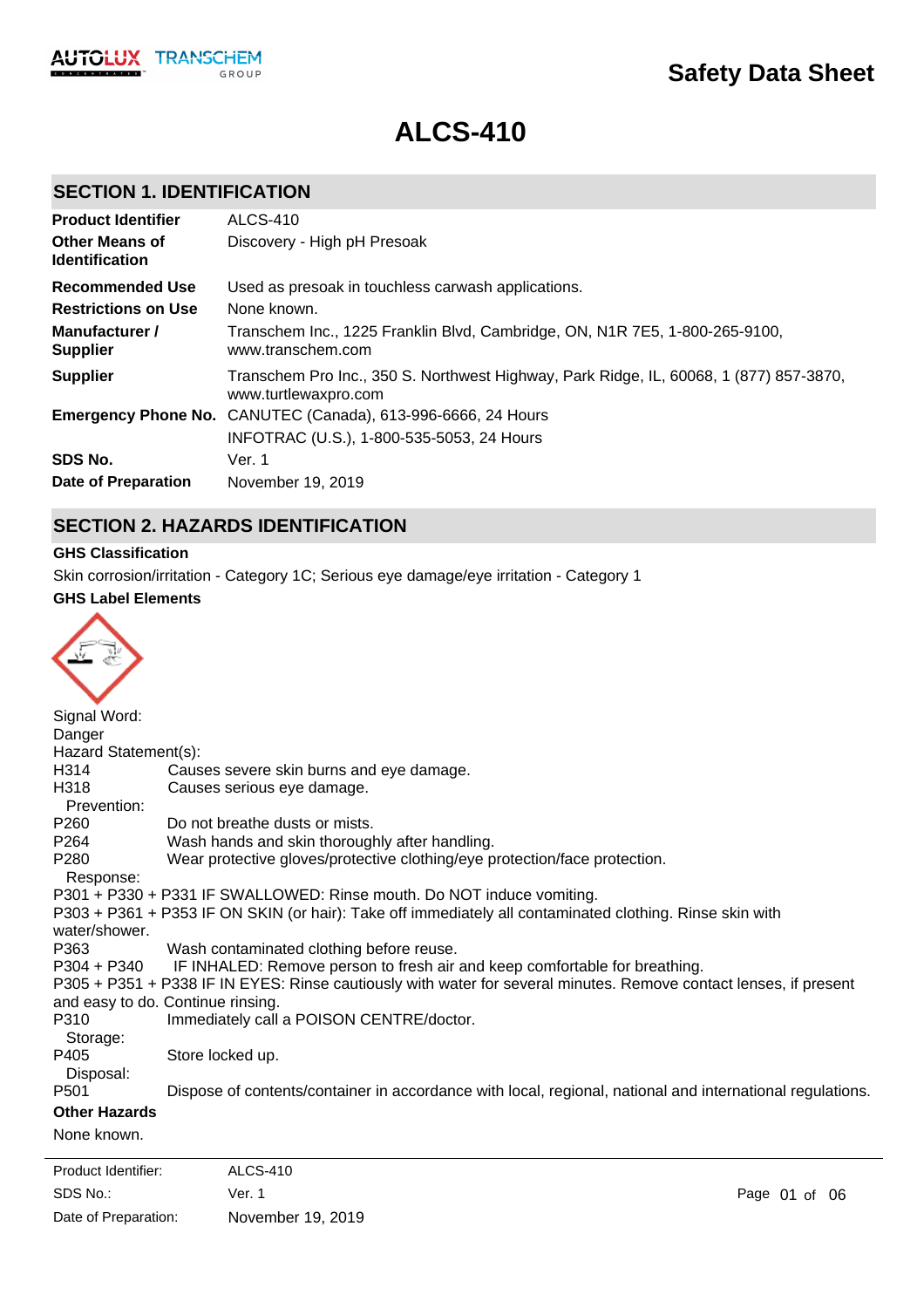# **SECTION 3. COMPOSITION/INFORMATION ON INGREDIENTS**

| <b>Chemical Name</b>                  | <b>CAS No.</b>   | $\%$      | <b>Other Identifiers</b>            |
|---------------------------------------|------------------|-----------|-------------------------------------|
| Tetrasodium EDTA                      | $ 64-02-8 $      | $1 - 5$   | Ethylenediaminetetraacetic<br>lacid |
| Trisodium NTA                         | 139-13-9         | $1 - 5$   | Nitrilotriacetic acid               |
| Alcohols, C9-11, ethoxylated, liquids | CBI <sup>*</sup> | $1-5$     | Alcohol ethoxylate                  |
| Sodium Metasilicate                   | 6834-92-0        | $0.1 - 1$ | IN/A                                |
| Potassium hydroxide                   | 1310-58-3        | $0.1 - 1$ | Caustic Potash                      |

#### **Notes**

The specific chemical identity and/or exact percentage of composition (concentration) has been withheld as a trade secret.

# **SECTION 4. FIRST-AID MEASURES**

#### **First-aid Measures**

#### **Inhalation**

Move to fresh air. Get medical advice/attention if you feel unwell or are concerned.

#### **Skin Contact**

Take off contaminated clothing, shoes and leather goods (e.g. watchbands, belts). Immediately rinse with lukewarm, gently flowing water for 15-20 minutes. Immediately call a Poison Centre or doctor. Thoroughly clean clothing, shoes and leather goods before reuse or dispose of safely.

#### **Eye Contact**

Immediately rinse the contaminated eye(s) with lukewarm, gently flowing water for 15-20 minutes, while holding the eyelid(s) open. Remove contact lenses, if present and easy to do. Immediately call a Poison Centre or doctor. **Ingestion**

Never give anything by mouth if victim is rapidly losing consciousness, or is unconscious or convulsing. Do not induce vomiting. Rinse mouth with water.

## **Most Important Symptoms and Effects, Acute and Delayed**

If on skin: may burn the skin. Permanent scarring may result. If in eyes: may cause serious eye damage. May irritate or burn the eyes. Permanent damage including blindness may result.

#### **Immediate Medical Attention and Special Treatment**

**Target Organs**

Eyes, skin.

## **Special Instructions**

Rinse affected area (skin, eyes) thoroughly with water.

## **Medical Conditions Aggravated by Exposure**

None known.

# **SECTION 5. FIRE-FIGHTING MEASURES**

#### **Extinguishing Media**

## **Suitable Extinguishing Media**

Not combustible. Use extinguishing agent suitable for surrounding fire.

## **Unsuitable Extinguishing Media**

None known.

## **Specific Hazards Arising from the Chemical**

Review Section 10 (Stability and Reactivity) for additional information.

## **Special Protective Equipment and Precautions for Fire-fighters**

Review Section 6 (Accidental Release Measures) for important information on responding to leaks/spills. See Skin Protection in Section 8 (Exposure Controls/Personal Protection) for advice on suitable chemical protective materials.

| Product Identifier:  | ALCS-410          |
|----------------------|-------------------|
| SDS No.:             | Ver. 1            |
| Date of Preparation: | November 19, 2019 |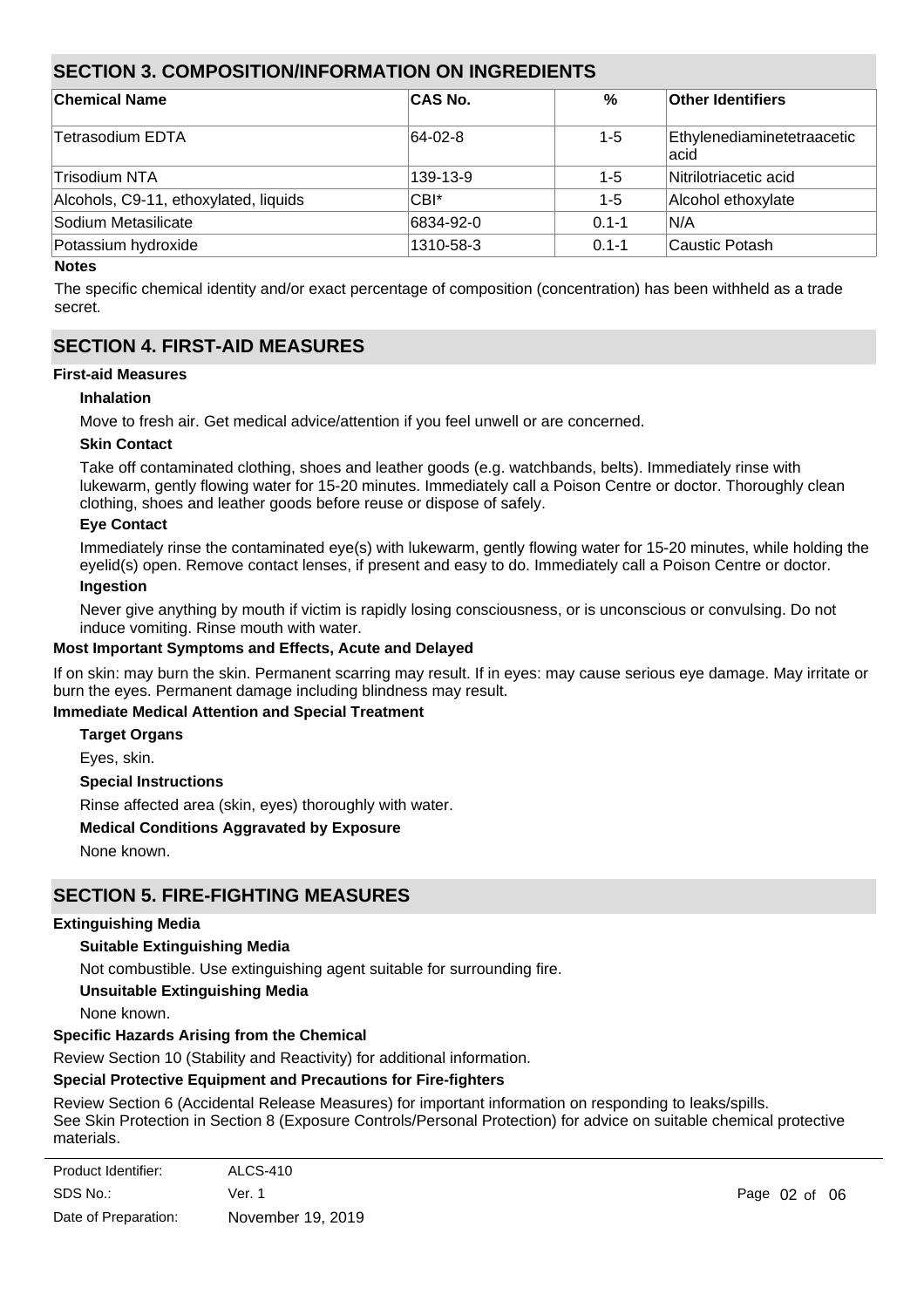# **SECTION 6. ACCIDENTAL RELEASE MEASURES**

## **Personal Precautions, Protective Equipment, and Emergency Procedures**

Use the personal protective equipment recommended in Section 8 of this safety data sheet.

#### **Environmental Precautions**

Concentrated product: it is good practice to prevent releases into the environment. Do not allow into any sewer, on the ground or into any waterway.

#### **Methods and Materials for Containment and Cleaning Up**

Review Section 7 (Handling) of this safety data sheet before proceeding with clean-up.

Small spills or leaks: contain and soak up spill with absorbent that does not react with spilled product. Place used absorbent into suitable, covered, labelled containers for disposal.

Large spills or leaks: dike spilled product to prevent runoff. Remove or recover liquid using pumps or vacuum equipment.

Review Section 13 (Disposal Considerations) of this safety data sheet. Contact emergency services and manufacturer/supplier for advice.

#### **Other Information**

Report spills to local health, safety and environmental authorities, as required.

# **SECTION 7. HANDLING AND STORAGE**

#### **Precautions for Safe Handling**

Do not get in eyes, on skin or on clothing. Avoid release to the environment. Wear personal protective equipment to avoid direct contact with this chemical. Thoroughly clean clothing, shoes and leather goods before reuse or dispose of safely. See Section 13 (Disposal Considerations) of this safety data sheet.

#### **Conditions for Safe Storage**

Store in an area that is: cool, dry, well-ventilated, separate from incompatible materials (see Section 10: Stability and Reactivity). Store in a closed container. Comply with all applicable health and safety regulations, fire and building codes.

# **SECTION 8. EXPOSURE CONTROLS/PERSONAL PROTECTION**

# **Control Parameters**

Not available.

#### **Appropriate Engineering Controls**

General ventilation is usually adequate. Use local exhaust ventilation, if general ventilation is not adequate to control amount in the air. Provide eyewash and safety shower if contact or splash hazard exists.

## **Individual Protection Measures**

#### **Eye/Face Protection**

Wear chemical safety goggles.

#### **Skin Protection**

Wear chemical protective clothing e.g. gloves, aprons, boots.

Suitable materials are: polyvinyl chloride, latex rubber, polyethylene.

#### **Respiratory Protection**

Not normally required if product is used as directed.

# **SECTION 9. PHYSICAL AND CHEMICAL PROPERTIES**

# **Basic Physical and Chemical Properties**

| Appearance                          | Green liquid.                                     |
|-------------------------------------|---------------------------------------------------|
| <b>Odour</b>                        | Mild                                              |
| <b>Odour Threshold</b>              | Not available                                     |
| рH                                  | $12.5 - 13.3$                                     |
| <b>Melting Point/Freezing Point</b> | Not available (melting); Not available (freezing) |
| <b>Initial Boiling Point/Range</b>  | Not available                                     |
| <b>Flash Point</b>                  | Not applicable                                    |

**Evaporation Rate** Not available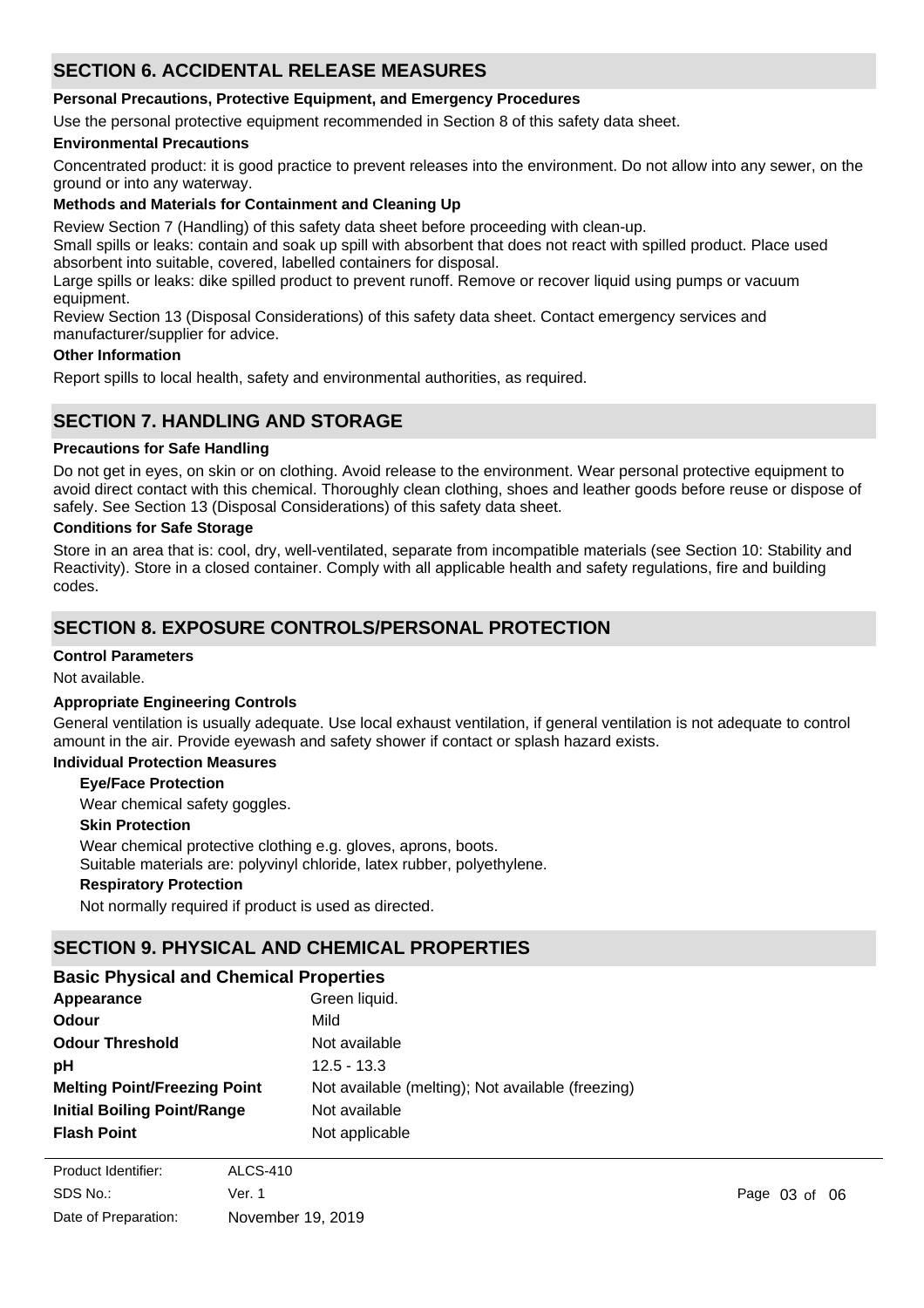| <b>Evaporation Rate</b>                                    | Not available                                  |
|------------------------------------------------------------|------------------------------------------------|
| Flammability (solid, gas)                                  | Not available                                  |
| Upper/Lower Flammability or<br><b>Explosive Limit</b>      | Not applicable (upper); Not applicable (lower) |
| <b>Vapour Pressure</b>                                     | Not applicable                                 |
| Vapour Density (air $= 1$ )                                | ~1~                                            |
| Relative Density (water $= 1$ )                            | 1.05                                           |
| <b>Solubility</b>                                          | Soluble in water                               |
| <b>Partition Coefficient,</b><br>n-Octanol/Water (Log Kow) | Not available                                  |
| <b>Auto-ignition Temperature</b>                           | Not available                                  |
| <b>Decomposition Temperature</b>                           | Not available                                  |
| <b>Viscositv</b>                                           | Not available (kinematic)                      |

# **SECTION 10. STABILITY AND REACTIVITY**

**Chemical Stability** Normally stable. **Conditions to Avoid** Incompatible materials. **Incompatible Materials** Strong oxidizing agents (e.g. perchloric acid). **Hazardous Decomposition Products** None known. **Possibility of Hazardous Reactions** None known. **Reactivity** Not reactive.

# **SECTION 11. TOXICOLOGICAL INFORMATION**

# **Likely Routes of Exposure**

Inhalation; skin contact; eye contact; ingestion.

## **Acute Toxicity**

| ∣Chemical Name                                        | <b>LC50</b>                             | LD50 (oral)      | LD50 (dermal)           |
|-------------------------------------------------------|-----------------------------------------|------------------|-------------------------|
| Tetrasodium EDTA                                      | $> 1-5$ mg/L (rat) (4-hour<br>exposure) | 1780 mg/kg (rat) |                         |
| <b>Trisodium NTA</b>                                  | $> 5$ mg/L (rat) (4-hour<br>exposure)   | 920 mg/kg (rat)  | $>$ 5000 mg/kg (rabbit) |
| Sodium Metasilicate                                   |                                         | 1153 mg/kg (rat) |                         |
| Alcohols, C9-11, ethoxylated,<br>liquids              |                                         | 1378 mg/kg (rat) | $>$ 2000 mg/kg (rabbit) |
| Potassium hydroxide                                   |                                         | 365 mg/kg (rat)  | $> 1260$ mg/kg (rabbit) |
| $\mathbf{a}$ . $\mathbf{a}$ . The set of $\mathbf{a}$ |                                         |                  |                         |

#### **Skin Corrosion/Irritation**

Contact can cause pain, redness, burns, and blistering. Permanent scarring can result.

#### **Serious Eye Damage/Irritation**

Contact causes severe burns with redness, swelling, pain and blurred vision. Permanent damage including blindness can result.

#### **STOT (Specific Target Organ Toxicity) - Single Exposure**

# **Inhalation**

May cause nose and throat irritation, lung irritation, coughing, headaches.

| ALCS-410          |
|-------------------|
| Ver. 1            |
| November 19, 2019 |
|                   |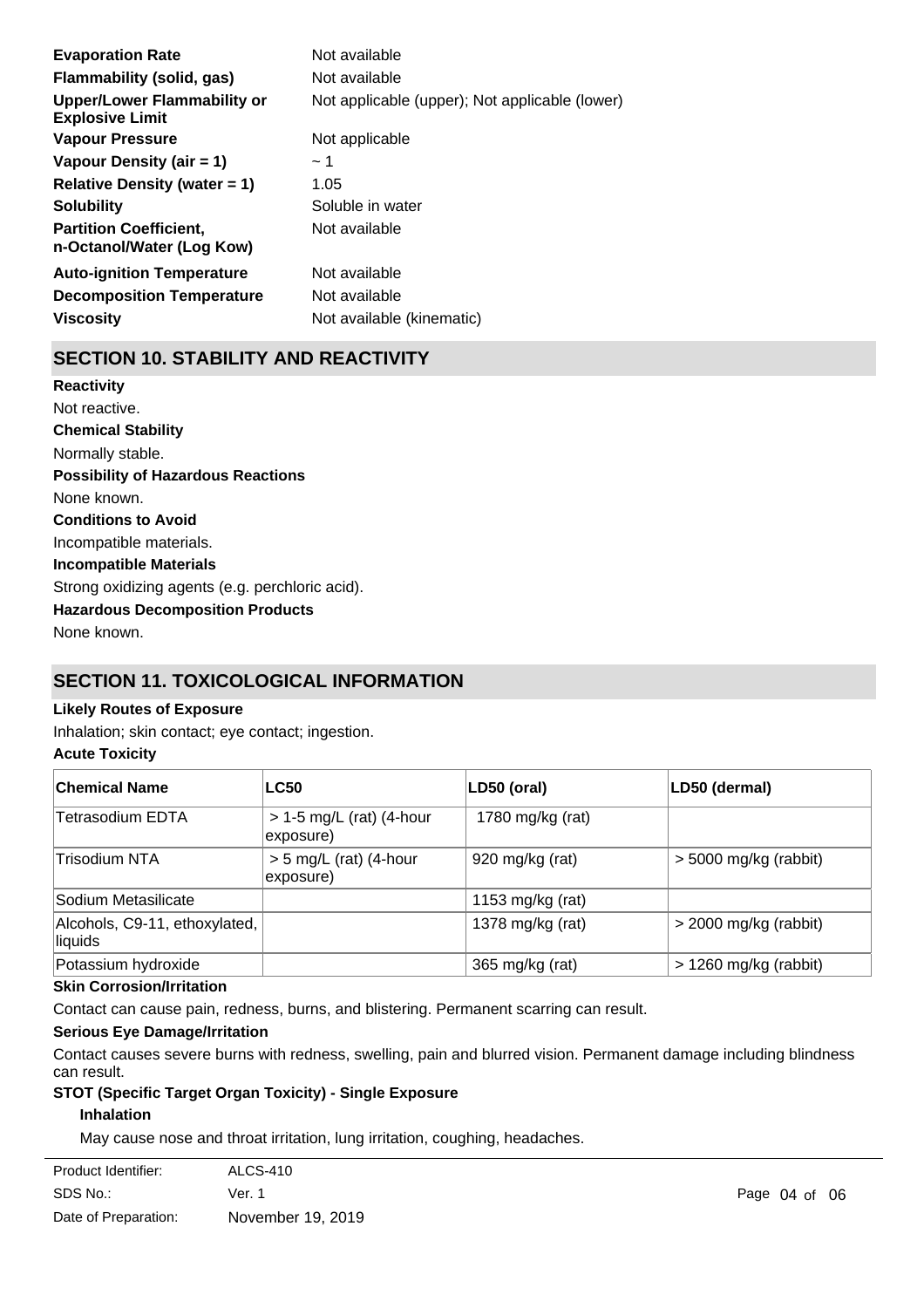# **Ingestion**

May cause severe irritation or burns to the mouth, throat and stomach. Symptoms may include nausea, vomiting, stomach cramps and diarrhea.

# **Aspiration Hazard**

No information was located.

# **STOT (Specific Target Organ Toxicity) - Repeated Exposure**

Symptoms may include dry, red, cracked skin (dermatitis).

#### **Respiratory and/or Skin Sensitization**

No information was located.

#### **Carcinogenicity**

| <b>Chemical Name</b> | <b>IARC</b>           | ∣ACGIH®           | <b>INTP</b>                | <b>OSHA</b> |
|----------------------|-----------------------|-------------------|----------------------------|-------------|
| Trisodium NTA        | <sup>l</sup> Group 2B | <b>Not Listed</b> | Reasonably<br>lanticipated |             |

Contains 2-butoxyethanol. (2-butoxyethanol) IARC: Group 3 – Not classifiable as to its carcinogenicity to humans. ACGIH®: A3 – Confirmed animal carcinogen.

#### **Reproductive Toxicity**

## **Development of Offspring**

Not known to harm the unborn child.

#### **Sexual Function and Fertility**

Not known to cause effects on sexual function or fertility.

#### **Effects on or via Lactation**

Not known to cause effects on or via lactation.

#### **Germ Cell Mutagenicity**

No information was located.

## **Interactive Effects**

No information was located.

# **SECTION 12. ECOLOGICAL INFORMATION**

All components of this product are biodegradable by Regulation (EC) No 648/2004.

#### **Toxicity**

## **Acute Aquatic Toxicity**

| <b>Chemical Name</b>                     | <b>LC50 Fish</b>                                                                   | <b>EC50 Crustacea</b>                                        | ErC50 Aquatic<br><b>Plants</b> | ErC50 Algae |
|------------------------------------------|------------------------------------------------------------------------------------|--------------------------------------------------------------|--------------------------------|-------------|
| Tetrasodium EDTA                         | 34-62 $mg/L$<br>(Lepomis<br>macrochirus<br>(bluegill); 96-hour;<br>static)         | 113 mg/L (Daphnia<br>magna (water flea);<br>48-hour; static) |                                |             |
| Trisodium NTA                            | 175-225 mg/L<br>(Lepomis<br>macrochirus<br>(bluegill); 96-hour;<br>static)         | > 100 mg/L (Daphnia<br>magna (water flea);<br>48-hour)       |                                |             |
| Sodium Metasilicate                      | 210 mg/L (96-hour)                                                                 | 216 mg/L (96-hour)                                           |                                |             |
| Alcohols, C9-11,<br>ethoxylated, liquids | 11 $mg/L$<br>(Pimephales<br>promelas (fathead<br>minnow); 96-hour;<br>fresh water) | 5.3 mg/L (Daphnia<br>magna (water flea);<br>48-hour)         |                                |             |
| Potassium hydroxide                      | 80 mg/L (96-hour)                                                                  | 56 mg/L (48-hour)                                            |                                |             |

## **Chronic Aquatic Toxicity**